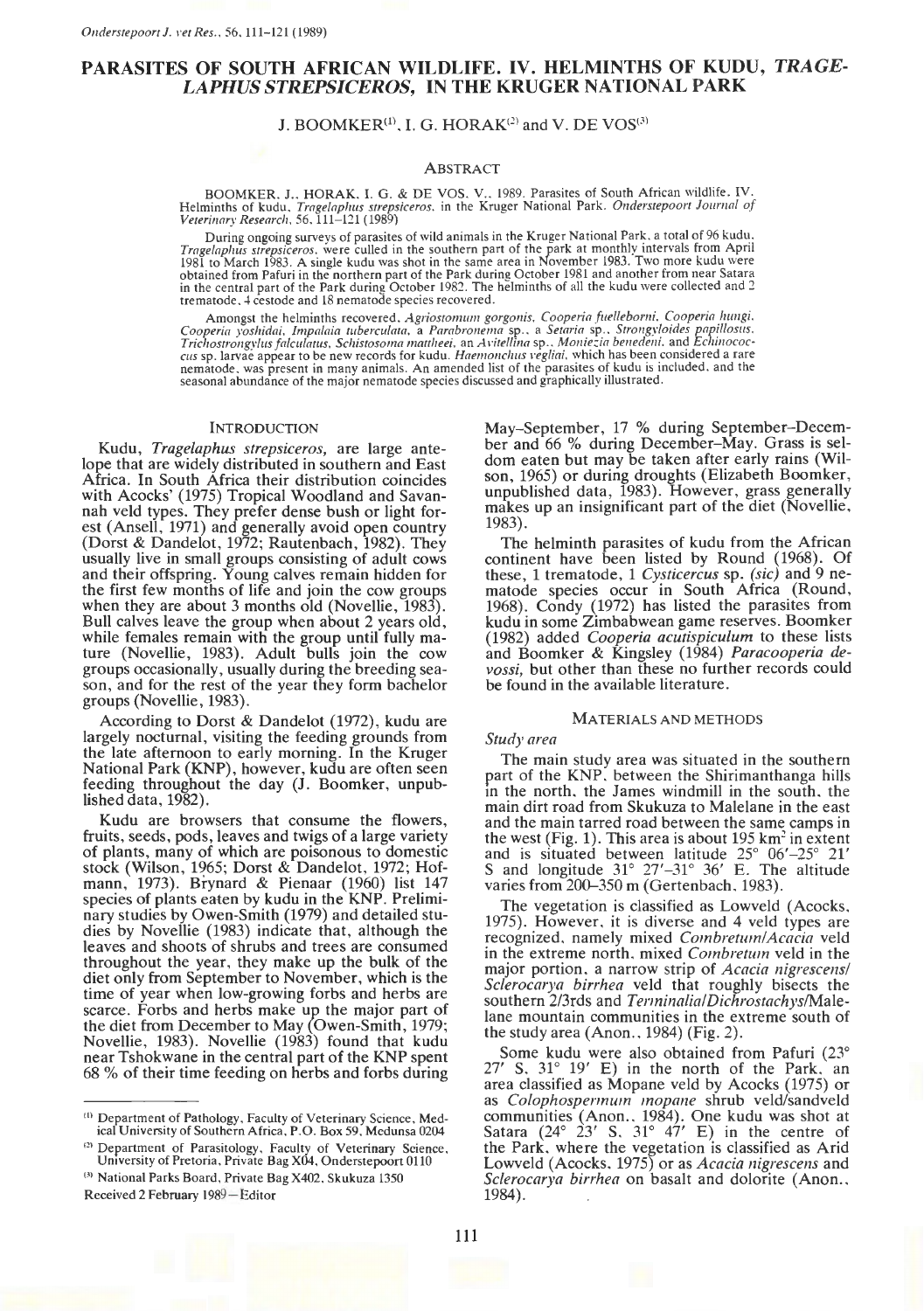

FIG. 1 Map of the southern part of the Kruger National Park indicating the main study area

# *Climatological data*

The days are warm to hot in summer and mild in winter and frost occurs occasionally. The mean monthly maximum and minimum temperature for the period April 1981-March 1983 is illustrated in Fig. 3.

The seasons are defined as follows: spring is from September to October, summer from November to March, autumn from April to May and winter from June to August.

The rainfall in the study area varies from 600–700 mm *per annum* and it usually falls in summer. The total monthly rainfall for the period April 1981-March 1983 was measured at the Stolznek ranger's post and at the Malelane and Skukuza tourist camps, which roughly form a triangle that encompasses the study area. The rainfall data are graphically illustrated in Fig. 4-6 (Gertenbach, 1980, in part).

# *Survey animals*

Each month from April 1981 to March 1983, 4 kudu were shot in the study area. At each occasion an attempt was made to obtain 1 adult male, 1 adult female. 1 young adult male and 1 juvenile or calf of either sex. The animals were aged according to the criteria described by Simpson (1971). Collections were made not less than 3 weeks or more than 5 weeks apart, and a total of 96 kudu were examined. In addition a young adult male was obtained from the study area in November 1983. Two males were shot near Pafuri in October 1981 and a single male at Satara in October 1982. The latter animal was in a very poor condition because of the drought that prevailed at the time.

For statistical reasons, the animals were grouped according to age into calves, 0-12 months old (age group 1), juveniles, 13–24 months old (age group  $2$ ), young adults, 25-48 months old (age group 3) and prime or old adults, 49 months and older (age group 4).

### *Collection of parasites*

As soon as an animal was shot, blood smears were made according to standard techniques (Schalm, Jain & Carroll, 1975). These were fixed in acid-free methyl alcohol, stained with 10 % Giemsa for 1 h and examined with the aid of a compound microscope and an oil immersion lens at  $1\,000 \times \text{magni-}$ fication.



FIG. 2 Map of the southern part of the Kruger National Park indicating the vegetation of the study area

The kudu from the main study area and the 1 from Satara were transported to the laboratory at Sku-These procedures were performed in the field for the kudu from Pafuri.

The carcass was skinned and opened and the entire gastro-intestinal tract, together with the heart, lungs and liver removed. The various organs were separated from each other and from the suspensory ligaments and placed individually in shallow plastic trays.

The heart was opened and the macroscopically visible parasites removed and placed in 70 % ethyl alcohol. Special attention was paid to the coronary vessels, where the adults of *Cordophilus sagittus*  occur in aneurysms. The heart was then cut into slices approximately 10 mm thick and these were placed in a glass jar filled with normal saline.

Five strips, each approximately 10 mm thick, were removed from 5 places over the entire width of the liver and placed in a glass jar with normal saline. The strips represented  $\frac{1}{3}$ th  $\pm$  50 g of the mass of the liver and thus represented a  $\frac{1}{5}$ th aliquot.

Only the right lung, which is the larger one, together with the trachea, were processed for parasite collection. The trachea and bronchi were opened, rinsed in running water and the washings collected over a sieve with 0,038 mm apertures. The pulmonary artery was opened, followed to its terminal arterioles in the diaphragmatic lobe and all *Cordophilus sagittus* collected and preserved in 70 % alcohol. The entire lung was washed again and then cut into 20 mm cubes and placed in a glass jar with normal saline.

The hearts, livers and lungs of the kudu from the main study area and those from the single kudu from Satara were incubated, in their saline solutions, in a water-bath at  $38-42$  °C for not less than 1,5 h and not more than 2,5 h. The same organs of the kudu from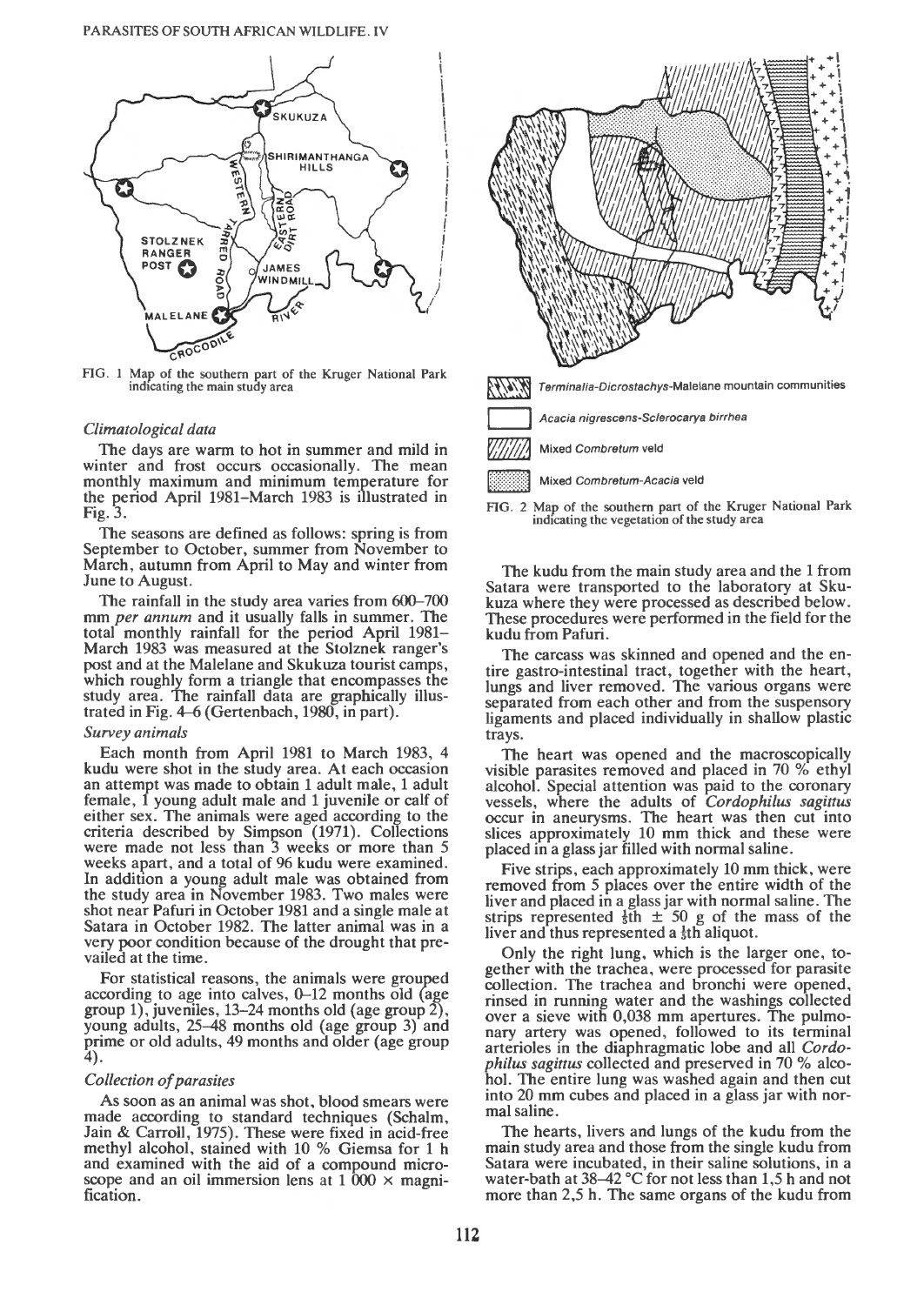

FIG. 3 The mean monthly maximum and minimum tempera-tures as measured at Skukuza. No readings were taken during January-March 1982 or during January 1983

**Months** 

Pafuri were placed near an open fire to reach the desired temperature. They were then moved away from the fire until the temperature dropped by 3-5 °C, after which they were shaken and the procedure repeated for the required time. After incubation, the various organs were thoroughly rinsed individually in running water and the washings, together with the saline in which each organ had been incubated, were sieved over a sieve with 0,038 mm apertures. The residues in the sieve were collected and separately preserved in 10 % formalin. The washings of the trachea and the bronchi were included with those of the lungs.

The digestive tract was divided into rumen and reticulum, omasum, abomasum, small intestine and large intestine. The latter included the caecum, but the distal part, i.e. from where the terminal gyrus centripetalis reflects upon itself, to and including the rectum, was discarded.

The rumen and reticulum were opened and their contents carefully removed. Visible paramphistomes were collected from the ingesta and placed either in 70 % alcohol or in 10 % formalin. The rumen wall was placed in a bucket with hot water to facilitate detachment of the flukes and those still attached after 15 min were removed manually. The contents of the bucket were sieved over a sieve with 0,150 mm apertures and preserved in 10% formalin.

The abomasa and the small and the large intestines were opened in separate trays and the ingesta removed. Each organ was rinsed twice in a small quantity of water, which was added to the respective ingesta. The washed organs were retained for further processing.

The ingesta of each part of the gastro-intestinal tract were thoroughly mixed, and  $\overline{2}$  aliquots, each representing  $\frac{1}{25}$ th of the total volume, were taken. Those of the abomasa and small intestines were



FIG. 4 The total monthly rainfall at Skukuza FIG. *5* The total monthly rainfall at Malelane FIG. 6 The total monthly rainfall at the Stolznek ranger's post

sieved over a sieve with 0,038 mm apertures and those of the large intestines over a sieve with 0,150 mm apertures. The residues in the sieves were preserved separately in 10% formalin.

The mucosae of the abomasa and of the small and the large intestines were removed by scraping with a knife or a glass slide, and were placed in separate glass jars of  $1/$  capacity. Digesting fluid, consisting of 10 g of pepsin powder and  $35$  m/ of technical hydrochloric acid per litre of normal saline, was added to the mucosae in the ratio of 4 parts digesting fluid to 1 part mucosa. The jars were incubated in a water-bath at 40-43 °C, and in the case of the kudu from Pafuri the same procedure as described for the hearts, lungs and livers of these animals was followed. The jars were shaken every 15–20 min to ensure breaking up of the mucosae and thus proper digestion. The process was continued until large pieces of mucosa were no longer visible, but not for longer than 3 h. When digestion was complete, each digest was sieved over a sieve with 0,038 mm apertures and the residues preserved separately in 10 % formalin.

The carcasses were examined for the presence of *Taenia* larvae by incising the masseter, the triceps and the ilio-psoas muscles. When larvae were found, they were preserved in 70 % alcohol.

In addition to the above procedures, nematode egg counts were done on rectal faeces, using Reinecke's (1961) modification of the McMaster technique of Gordon & Whitlock (1939).

### *Counting and identification of the parasites*

The various aliquots of the ingesta and the entire digests and heart, lung and liver washings were examined in a perspex counting chamber using a stereoscopic microscope, and all the worms were collected. The nematodes were cleared in lactophenol,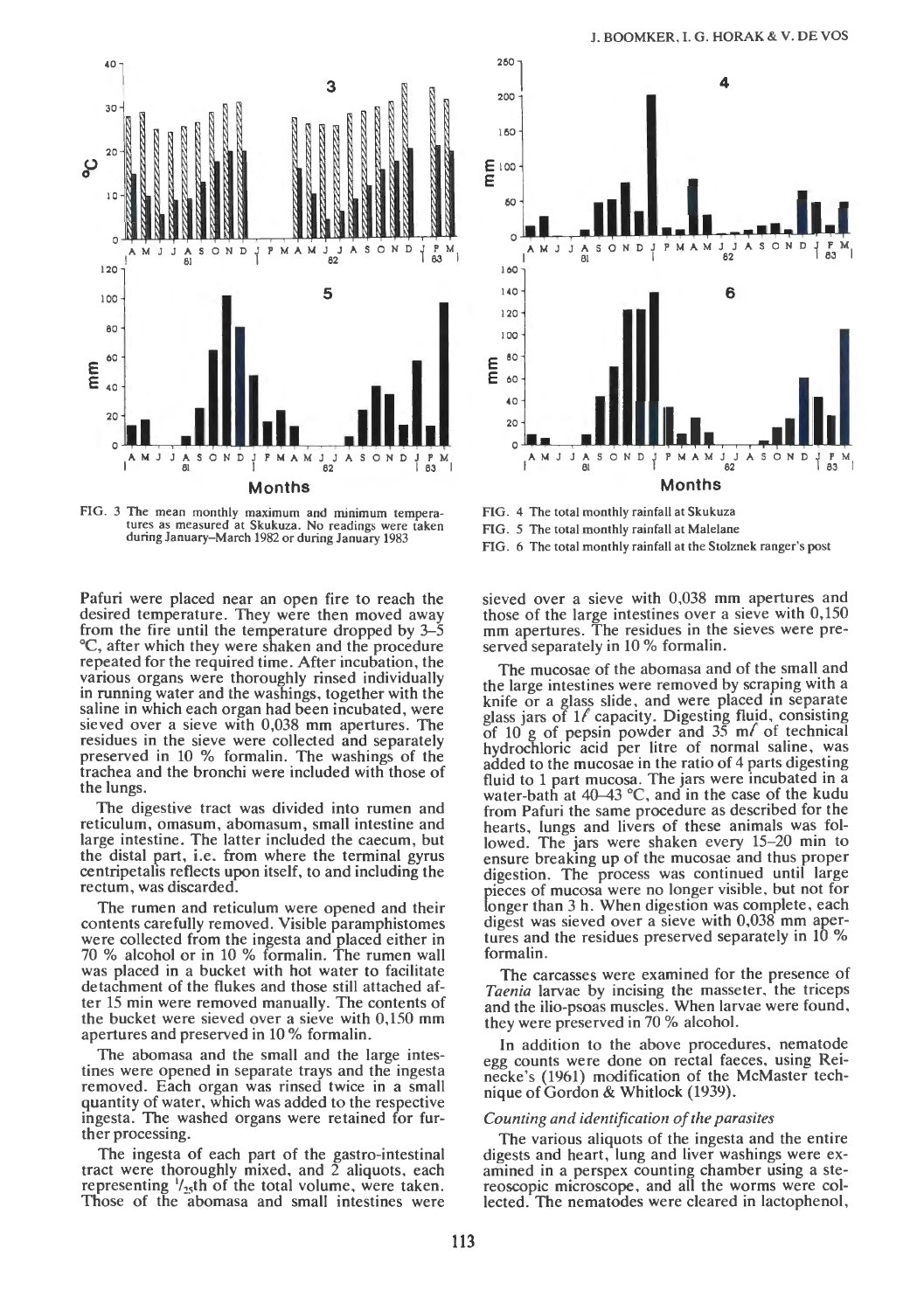# PARASITES OF SOUTH AFRICAN WILDLIFE. IV

TABLE 1 Amended list of the helminth parasites of kudu in the Republic of South Africa, the reference to the first record and the authors used to assist with the identification

| First record                                                                                                                                                                                                                                                                                                                                       | Identification                                                                                                                                                                                                                                                                          |
|----------------------------------------------------------------------------------------------------------------------------------------------------------------------------------------------------------------------------------------------------------------------------------------------------------------------------------------------------|-----------------------------------------------------------------------------------------------------------------------------------------------------------------------------------------------------------------------------------------------------------------------------------------|
|                                                                                                                                                                                                                                                                                                                                                    |                                                                                                                                                                                                                                                                                         |
| Veglia, 1919<br>This paper<br>This paper                                                                                                                                                                                                                                                                                                           | $*$<br>Eduardo, 1982<br>Veglia & Le Roux, 1929                                                                                                                                                                                                                                          |
|                                                                                                                                                                                                                                                                                                                                                    |                                                                                                                                                                                                                                                                                         |
| This paper<br>Le Roux, 1930<br>This paper<br>This paper                                                                                                                                                                                                                                                                                            | Skrjabin & Spasski, 1963<br>Verster, 1969<br>Wardle & McLeod, 1952<br>Skriabin & Spasski, 1963                                                                                                                                                                                          |
|                                                                                                                                                                                                                                                                                                                                                    |                                                                                                                                                                                                                                                                                         |
| Ortlepp, 1961<br>This paper<br>Boomker, 1982<br>This paper<br>This paper<br><b>Mönnig</b> , 1932<br>Ortlepp, 1961<br>Ortlepp, 1961<br>This paper<br>Mönnig, 1926<br>Ortlepp, 1961<br>Ortlepp, 1961<br>Le Roux, 1929 a<br>This paper<br>Boomker et al., 1986<br>This paper<br>Boomker & Kingsley, 1984<br>Ortlepp, 1961<br>This paper<br>This paper | Le Roux, 1929 b<br>Boomker, 1982<br>Gibbons, 1981<br>Gibbons, 1981<br>Gibbons, 1981<br>Gibbons, 1981<br>Mönnig, 1926<br>$\star$<br>Gibbons, 1979<br>Boomker, 1977<br>Boomker, 1977<br>Yorke & Maplestone, 1926<br>Boomker & Kingsley, 1984<br>Yeh, 1959<br>Ransom, 1911<br>Ransom, 1911 |
|                                                                                                                                                                                                                                                                                                                                                    | This paper<br>Boomker et al., 1986                                                                                                                                                                                                                                                      |

 $* =$  After Round (1968). Not found in this survey

TABLE 2 The helminths recovered from 96 kudu from the main study area in the Kruger National Park

|                                                                                                                                                                                                                                                                                                                                                                                                                        | Numbers of worms recovered                                                                                                 | Percentage                                                                                                                                  |                                                                                                                                               |                                                                                                                                                         |
|------------------------------------------------------------------------------------------------------------------------------------------------------------------------------------------------------------------------------------------------------------------------------------------------------------------------------------------------------------------------------------------------------------------------|----------------------------------------------------------------------------------------------------------------------------|---------------------------------------------------------------------------------------------------------------------------------------------|-----------------------------------------------------------------------------------------------------------------------------------------------|---------------------------------------------------------------------------------------------------------------------------------------------------------|
| Helminth species                                                                                                                                                                                                                                                                                                                                                                                                       | Larvae                                                                                                                     | <b>Adults</b>                                                                                                                               | Total                                                                                                                                         | of animals<br>infested                                                                                                                                  |
| Paramphistomes<br>Schistosoma mattheei                                                                                                                                                                                                                                                                                                                                                                                 | $\ast$<br>$*$                                                                                                              | 3 0 5 2<br>371                                                                                                                              | 3 0 5 2<br>371                                                                                                                                | 32,0<br>19,6                                                                                                                                            |
| Avitellina sp.<br>Echinococcus sp. larvae<br>Moniezia benedeni<br>Taenia spp. larvae                                                                                                                                                                                                                                                                                                                                   | *<br>$\overline{2}$<br>家<br>24                                                                                             | 17<br>*<br>19<br>sk.                                                                                                                        | 17<br>19<br>24                                                                                                                                | 2,1<br>1,0<br>10,3<br>11,3                                                                                                                              |
| Agriostomum gorgonis<br>Cooperia acutispiculum<br>Cooperia fuelleborni<br>Cooperia hungi<br>Cooperia neitzi<br>Cooperia yoshidai<br>Cooperia spp. -<br>Cordophilus sagittus<br>Haemonchus vegliai<br>Impalaia tuberculata<br>Parabronema sp.<br>Paracooperia devossi<br>Setaria sp.<br>Strongyloides papillosus<br>Trichostrongylus falculatus<br>Trichostrongylus deflexus<br>Trichostrongylus spp.<br>Trichuris spp. | $\theta$<br>1 645<br>$\theta$<br>257<br>357<br>$\bf{0}$<br>0<br>38<br>$\bf{0}$<br>$\bf{0}$<br>$\boldsymbol{0}$<br>$\bf{0}$ | 2 1 4 3<br>27 448<br>357<br>1 5 4 2<br>115 981<br>118<br>177<br>1 0 3 6<br>25 18 1<br>5 681<br>27<br>4 4 5 4<br>835<br>28 243<br>415<br>126 | 2 1 4 3<br>27 448<br>357<br>1 5 4 2<br>115 981<br>118<br>1822<br>1 0 3 6<br>25 438<br>6 0 38<br>27<br>4 4 9 2<br>835<br>28 24 3<br>415<br>126 | 33,0<br>77,3<br>4,1<br>8,2<br>83,5<br>1,0<br>2,1<br>68,0<br>89,7<br>25,8<br>1,0<br>$\frac{3,1}{2,1}$<br>6,2<br>6,2<br>$43,3$<br>$5,2$<br>$5,2$<br>$5,2$ |

 $=$  Not found in kudu

t = 4th stage larvae are indistinguishable at species level and all are regarded as being *Cooperia* spp.

examined with a compound microscope, counted and identified using the descriptions of the authors listed in Table 1, which also lists the helminths recovered from kudu to date.

various species in the same proportion as that in which the males occurred. Trematodes and cestodes were mostly identified to generic level.

### RESULTS

*Main study area* 

Male nematodes were identified specifically, but the females, especially where 2 or more species of the same genus occurred in a single host, were identified to the generic level only and allocated to the

The species of helminths recovered, their totals and the percentage of animals infested with each are presented in Table 2.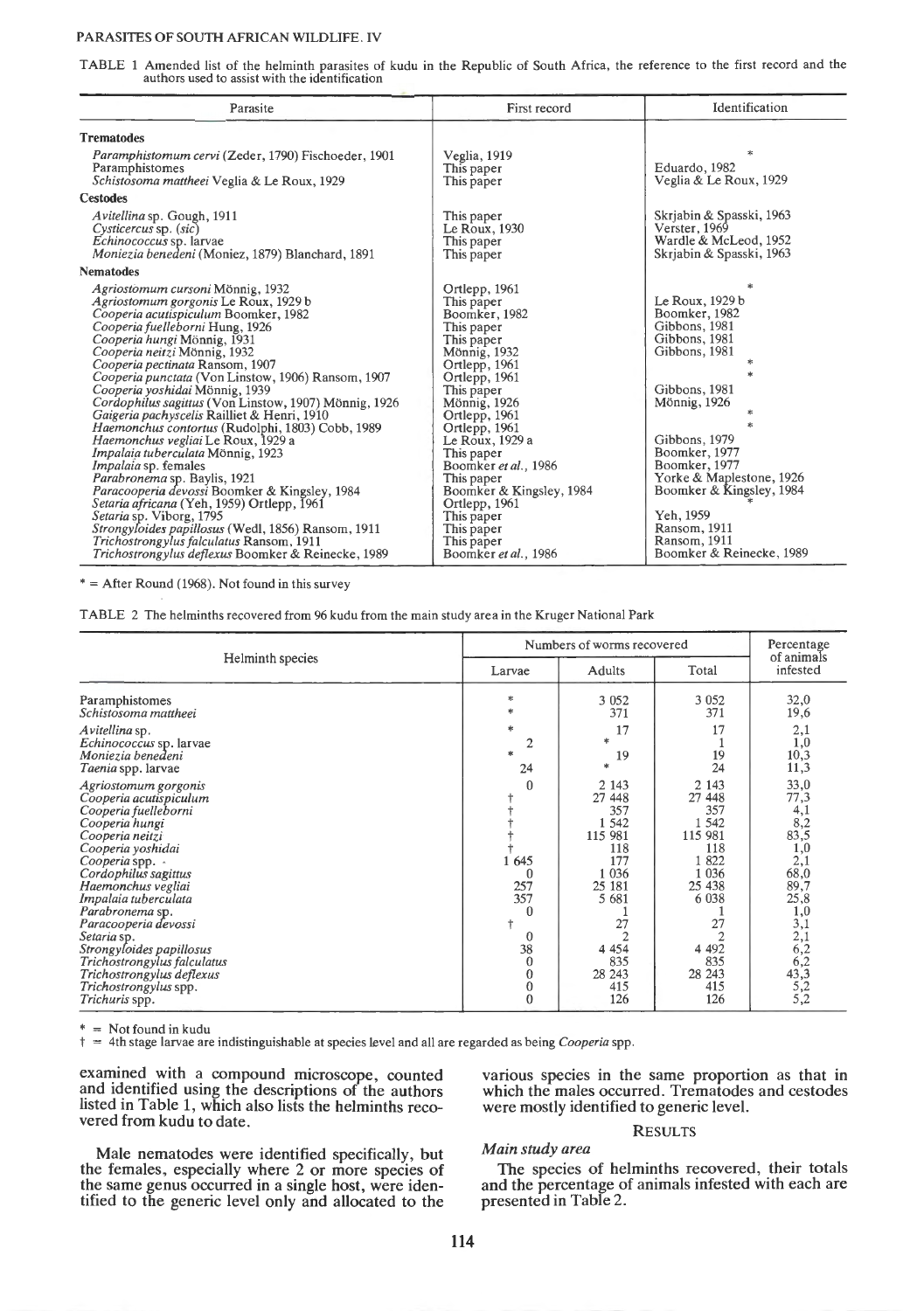

Eighteen nematode species, 2 trematodes and 4 cestodes were recovered. *Agriostomum gorgonis, Cooperia fue/leborni, Cooperia hungi, Cooperia yoshidai, Impalaia tuberculata,* a *Parabronema* sp., a *Setaria* sp., *Strongyloides papillosus, Trichostrongylus falculatus, Schistosoma mattheei, A vi tel/ina* sp., *Moniezia benedeni,* and *Echinococcus* sp. larvae appear to be new parasite records for kudu in this country.

The most prevalent nematode was *Haemonchus vegliai,* followed by *Cooperia neitzi, Cooperia acutispiculum,* and *Cordophilus sagittus.* The other helminths were present in fewer than 50 % of the animals examined. The most abundant wonn was *Cooperia neitzi.* followed by *Trichostrongylus deflexus,* 



- FIG. 7 (a) Monthly fluctuations in the mean burden of adult *Haemonchus 1•egliai* 
	- (b) Monthly fluctuations in the mean burden of 4th stage larvae of *Haemonchus vegliai*
	- (c) Monthly fluctuations in the mean burden of adult *Cooperiaspp.*
	- (d) Monthly fluctuations in the mean burden of 4th stage larvae of *Cooperia* spp.
	- Monthly fluctuations in the mean burden of adult *Impalaia wbercu/ata*
	- Monthly fluctuations in the mean burden of 4th stage larvae of *lmpalaia wberculata*
	- (g) Monthly fluctuations in the mean burden of adult *Trichostrongylus* spp.

*Cooperia acutispiculum* and *H. vegliai.* The paramphistomes were the most numerous and most prevalent of the trematodes and *M. benedeni* was the most prevalent and most abundant adult cestode .

*H. vegliai, Cooperia acutispiculum, Cooperia neitzi* and *Trichostrongylus deflexus* were present in all 4 age groups, although few *Cooperia neitzi* were present in the calves. *Trichostrongylus falculatus* and *Cooperia fue/leborni* were present only in the calves while *Cooperia hungi* was present in 7 calves and 1 adult. *Cooperia yoshidai* was recovered from a single calf. A *Cooperia* sp., which is closely related to *Cooperia rotzmdispiculum* and is indistinguishable from a *Cooperia* sp. recovered from several antelope species from the KNP and some Natal nature reserves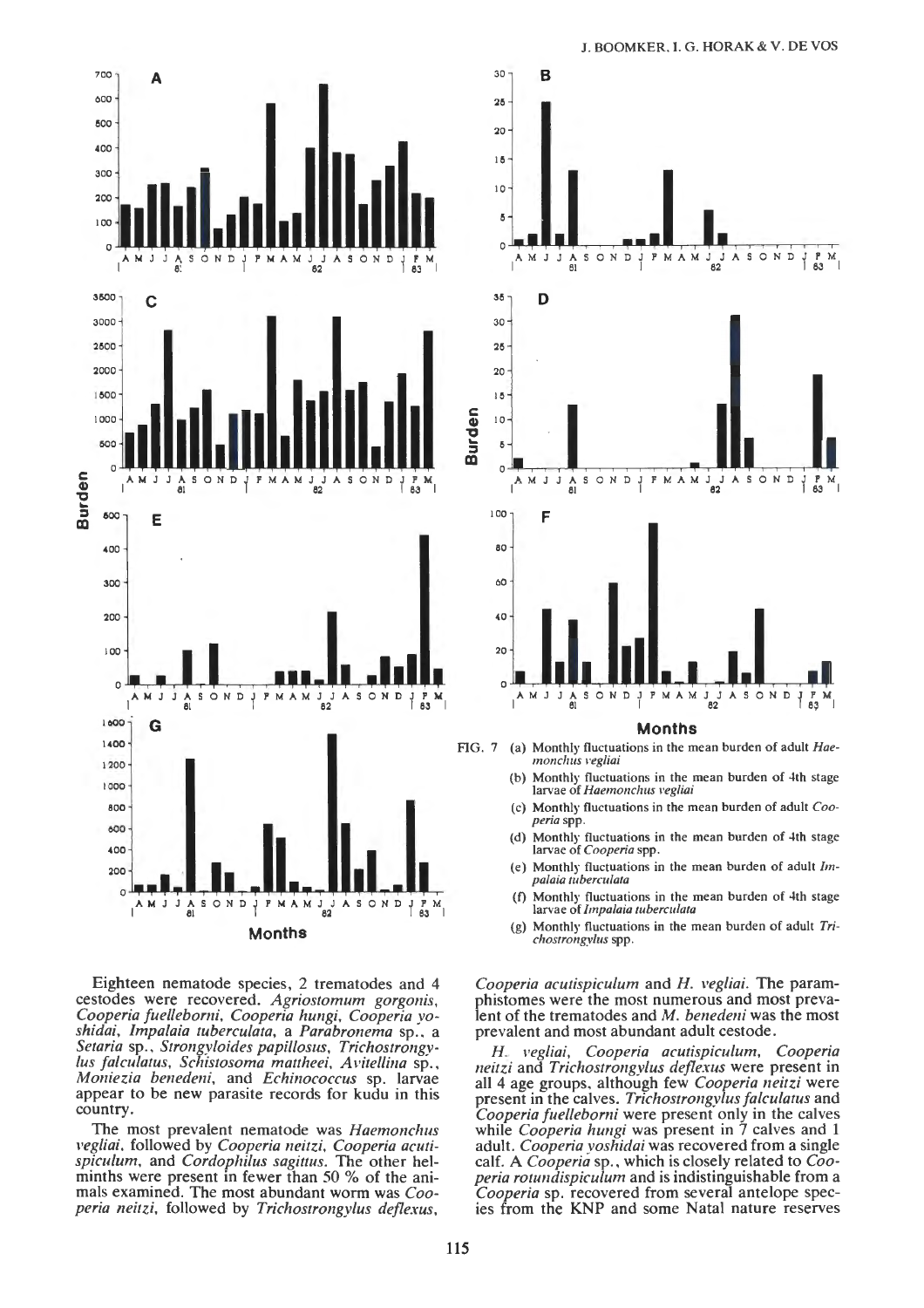| TABLE 3 The total helminth burdens of each age group of male and female kudu from the main study area in the Kruger National Park |  |
|-----------------------------------------------------------------------------------------------------------------------------------|--|
|-----------------------------------------------------------------------------------------------------------------------------------|--|

| Date                                                                                                                                                                                                                                                                          | Age group 1<br>$(0-12$ mths)                                                                                  |                                                                                    | Age group 2<br>$(13 - 24 \text{ mths})$                                                                                      |             | Age group 3<br>$(25-48 \text{ mths})$                                                  |                                  | Age group 4<br>(48 mths and over).                                                                                                                                                |                                                                                                                                                                                                  |
|-------------------------------------------------------------------------------------------------------------------------------------------------------------------------------------------------------------------------------------------------------------------------------|---------------------------------------------------------------------------------------------------------------|------------------------------------------------------------------------------------|------------------------------------------------------------------------------------------------------------------------------|-------------|----------------------------------------------------------------------------------------|----------------------------------|-----------------------------------------------------------------------------------------------------------------------------------------------------------------------------------|--------------------------------------------------------------------------------------------------------------------------------------------------------------------------------------------------|
|                                                                                                                                                                                                                                                                               | M                                                                                                             | F                                                                                  | M                                                                                                                            | F           | M                                                                                      | F                                | M                                                                                                                                                                                 | F                                                                                                                                                                                                |
| Арг. 81<br>May 81<br>Jun. 81<br>Jul. 81<br>Aug. 81<br>Sep. 81<br>Oct. 81<br>Nov. 81<br>Dec. 81<br>Jan. 82<br>Feb. 82<br>Mar. 82<br>Apr. 82<br>May 82<br>Jun. 82<br>Jul. 82<br>Aug. 82<br>Sep. 82<br>Oct. 82<br>Nov. 82<br>Dec. 82<br>Jan. 83<br>Feb. 83<br>Mar. 83<br>Nov. 83 | 365<br>1 235*<br>921<br>1446<br>2 007<br>2 5 6 8<br>54<br>4 7 7 8<br>3 309<br>488<br>976<br>733<br>898<br>483 | 1 102<br>478<br>4 2 2 3<br>968<br>–<br>690<br>852<br>1 0 7 2<br>1 2 8 5<br>5 1 4 3 | 1899<br>2 9 2 1<br>1881<br>493<br>1 3 8 3<br>3789<br>1766<br>3 6 20<br>4 0 2 1<br>1216<br>2 2 7 0<br>3 741<br>2 0 6 0<br>690 | $328*$<br>- | 577<br>2 999*<br>1954<br>1 4 3 4<br>3 2 1 2<br>2 897<br>-<br>5 0 7 5<br>5 7 6 3<br>969 | 426<br>247<br>1 473<br>922<br>-- | 2 608<br>2 4 4 8<br>3 1 3 0 *<br>1626<br>4 2 4 7<br>1 0 28<br>2 6 9 5<br>7016<br>127<br>2 4 2 5<br>1 0 25<br>8 043<br>6 603<br>1 403<br>3 207<br>487<br>866<br>3 1 1 6<br>1 4 1 2 | 968<br>3 480<br>1 290<br>1821<br>2 695<br>746<br>3 3 7 8<br>533<br>1796<br>7 279<br>437<br>5 0 1 2<br>4 6 6 1<br>2 412<br>3 3 9 7<br>2 9 6 9<br>457<br>1 161<br>2 873<br>1 494<br>4 575<br>5 534 |
| Mean burden                                                                                                                                                                                                                                                                   | 147                                                                                                           | 1 757                                                                              | 2 2 6 8                                                                                                                      | 328         | 2 764                                                                                  | 767                              | 2816                                                                                                                                                                              | 2 680                                                                                                                                                                                            |

 $-$  = No animals of this age or sex culled<br>  $*$  = Average burden of 2 animals

(Boomker, Horak & De Vos, 1986; Boomker, Keep & Horak, 1987), was found in 1 calf and 1 juvenile kudu. *I. tuberculata* occurred in about equal numbers of calves and adult kudu (10 and 12 respectively), while only 3 juveniles and 3 young adults were infested. *Strongyloides papillosus* was present only in 6 calves, all of which were less than 6 months old. Four calves, 5 juveniles, 6 young adults and 26 adult kudu were infested with *Agriostomum gorgonis,* while *Paracooperia devossi* occurred in 3 adult kudu only. Two calves, 12 juveniles, 14 young adults and 38 adult kudu harboured the adults of *Cordophilus sagittus.* The *Setaria* sp. occurred in 2 adult kudu only.

Paramphistomes were present in 24 adult kudu, 4 young adults, 1 juvenile and 4 calves and *Schistosoma mattheei* in 4 calves, 2 juveniles, 3 young adults and 9 adults.

*M. benedeni* was recovered from 5 adults, 1 young adult, 4 juveniles and 3 calves, the *Avitellina* sp. from 1 adult and 1 calf and *Taenia* larvae from 7 adults, 2 young adults, 1 juvenile and 1 calf. The liver of a single adult kudu contained 2 hydatid cysts.

Peak burdens of adult H. *vegliai*, irrespective of the age of the antelope, occurred during March and July 1982 and January 1983, while 4th stage larvae

TABLE 4 The helminth burdens of the different age groups of kudu from the main study area in the Kruger National Park

| Age<br>group       | Number<br>of animals       | Mean<br>burden                                | Standard<br>deviation                              | Standard<br>сггог<br>of mean              |
|--------------------|----------------------------|-----------------------------------------------|----------------------------------------------------|-------------------------------------------|
| 2<br>3<br>4<br>All | 24<br>16<br>13<br>43<br>96 | 1.555<br>2 0 2 5<br>2 306<br>2 770<br>2 2 8 1 | 1414.6<br>1 279.9<br>1 903.0<br>2 096.0<br>1 844.0 | 90.95<br>63,20<br>82.53<br>75,68<br>80.84 |

|  | <b>TABLE 5 Comparison of the helminth burdens of pregnant, lac-</b> |
|--|---------------------------------------------------------------------|
|  | tating and quiescent adult female kudu from the main                |
|  | study area in the Kruger National Park                              |

|                                                                                                                                                          |                                                                                                                                                                                                                                                                   | Helminth burden                                                                                                    |                    |                                                                                            |
|----------------------------------------------------------------------------------------------------------------------------------------------------------|-------------------------------------------------------------------------------------------------------------------------------------------------------------------------------------------------------------------------------------------------------------------|--------------------------------------------------------------------------------------------------------------------|--------------------|--------------------------------------------------------------------------------------------|
| Kudu No.                                                                                                                                                 | Date                                                                                                                                                                                                                                                              | Pregnant                                                                                                           | Lactating          | Quiescent                                                                                  |
| $\frac{2}{5}$<br>$\frac{12}{15}$<br>16<br>19<br>23<br>28<br>31<br>36<br>41<br>42<br>43<br>49<br>53<br>56<br>58<br>61<br>63<br>68<br>73<br>77<br>81<br>84 | Apr. 81<br>May 81<br>Jun. 81<br>Jul. 81<br>Jul. 81<br>Aug. 81<br>Sep. 81<br>Oct. 81<br>Nov. 81<br>Dec. 81<br>Jan. 82<br>Jan. 82<br>Feb. 82<br>Mar. 82<br>Apr. 82<br>May 82<br>May 82<br>Jun. 82<br>Jul. 82<br>Aug. 82<br>Sep. 82<br>Oct. 82<br>Nov. 82<br>Dec. 82 | 247<br>968<br>325<br>6 633<br>2 695<br>746<br>3 3 7 8<br>533<br>$\overline{\phantom{0}}$<br>2 412<br>1 161<br>2873 | 1 796<br>7 279     | $-426$<br>1 289<br>1821<br>1 473<br>437<br>922<br>5 012<br>4661<br>3 3 9 7<br>2 969<br>457 |
| 91<br>92<br>97                                                                                                                                           | Jan. 83<br>Feb. 83<br>Mar. 83                                                                                                                                                                                                                                     | 1494                                                                                                               | 4 5 7 5<br>5 5 3 4 |                                                                                            |
| Mean burden                                                                                                                                              |                                                                                                                                                                                                                                                                   | 4796<br>1955<br>2079                                                                                               |                    |                                                                                            |

peaked during June and August 1981 and March and June 1982 (Fig. 7 a & b). Adult *Cooperia* species occurred in peak numbers during July 1981, March and August 1982 and March 1983, while the 4th stage larvae were most abundant during June and November 1981 and February and October 1982 (Fig. 7 c & d). Small numbers of adult /. *tuberculata*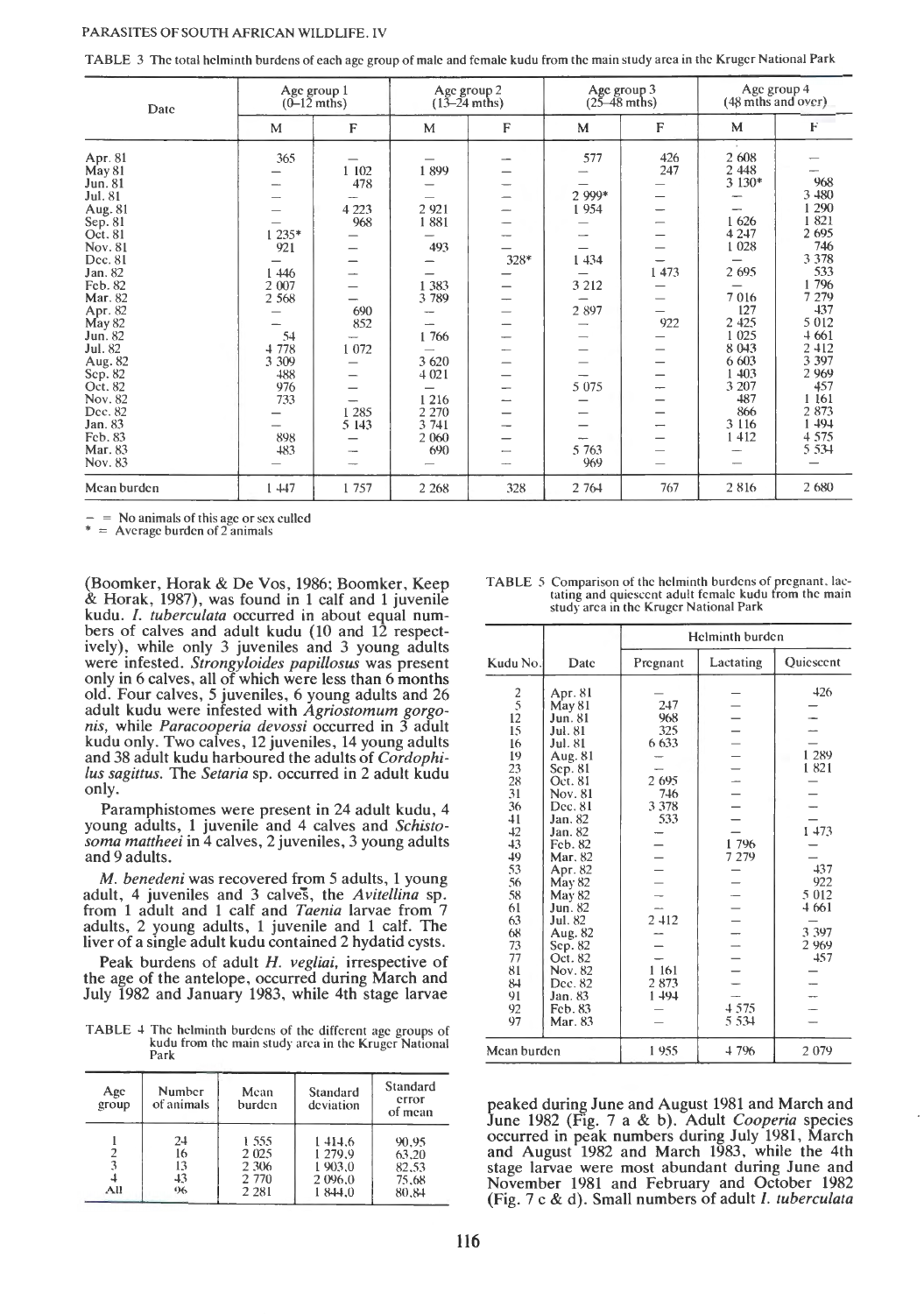

FIG. 8 Monthly fluctuations in the mean total nematode burdens

occurred in August and October 1981, July 1982 and February 1983 (Fig. 7 e & f). Adult *Trichostrongylus*  species occurred in peak numbers during August 1981 and July 1982, while minor peaks were observed during February and March 1982 and January 1983 (Fig. 7 g).

The total numbers of helminths recovered from male and female kudu of the various age groups are listed in Table 3.

Only in age group 1 did the female animals harbour more worms than the males. The most worms (8 043) were recovered from an adult male shot in July 1982 and the least (54) from a male calf shot in June 1982.

The mean total helminth burdens of kudu of various ages from the main study area are listed in Table4.

The total worm burdens increased with the age of the animals and the overall mean burden was approximately that of the 3rd age group.

The numbers of helminths recovered from pregnant, lactating and reproductively inactive (quiescent) females of reproductive age  $(48 \text{ months } +)$ are listed in Table 5.

The mean burden of quiescent females was 124 worms more than that of the pregnant females. The mean burden of lactating females, however, was more than double those of the other 2 female groups.

The fluctuations in the mean monthly total nematode burdens of the kudu are illustrated in Fig. 8 and the monthly fluctuations in the faecal nematode egg counts in Fig. 9.

The mean nematode burden fluctuated season-

TABLE 6 The helminths recovered from kudu from Pafuri and Satara in the Kruger National Park

| Locality and helminth species                                                                                                                      | Number of<br>adult worms<br>recovered | Number of<br>animals<br>infested |
|----------------------------------------------------------------------------------------------------------------------------------------------------|---------------------------------------|----------------------------------|
| Pafuri                                                                                                                                             |                                       |                                  |
| Cooperia neitzi<br>Cooperia spp.<br>Cordophilus sagittus<br>Haemonchus vegliai<br>Paracooperia devossi<br>Setaria sp.<br>Trichostrongylus deflexus | 2 3 3 1<br>1800<br>582<br>78<br>50    |                                  |
| <b>Satara</b>                                                                                                                                      |                                       |                                  |
| Cooperia neitzi<br>Haemonchus vegliai                                                                                                              | 602<br>75                             |                                  |



FIG. 9 Monthly fluctuations in the mean faecal nematode egg count per gram of faeces

ally, with peaks occurring during the winters of 1981 and 1982, and the summers of 1982 and 1983. No seasonal pattern could be seen in the mean monthly faecal nematode egg counts.

Only once were 3 microfilariae found in a blood smear and that made from the peripheral blood of an adult male kudu. As part of this study, an adult female *Cordophilus sagittus* was dissected and one of the microfilariae expressed from the uterus is illustrated in Fig. 10. The measurements of 25 of these microfilariae show that they are 0,188-0,236 mm long,  $0,006-0,008$  mm wide, are sheathed and have a characteristically bent tail. The nuclei are distinct when stained with Giemsa. The nerve ring is situated approximately 0,057 mm from the anterior end and the *innenkorper* approximately 0,08 mm.

### *Pafuri and Satara*

The species and numbers of worms recovered from these kudu are presented in Table 6.

Fewer worms and fewer species were recovered than from the kudu from the main study area, the largest burden being 2 902 from 1 kudu from Pafuri and 677 from the kudu from Satara.



FIG. 10 Schematic representation of a microfilaria of *Cordophilus sagittus*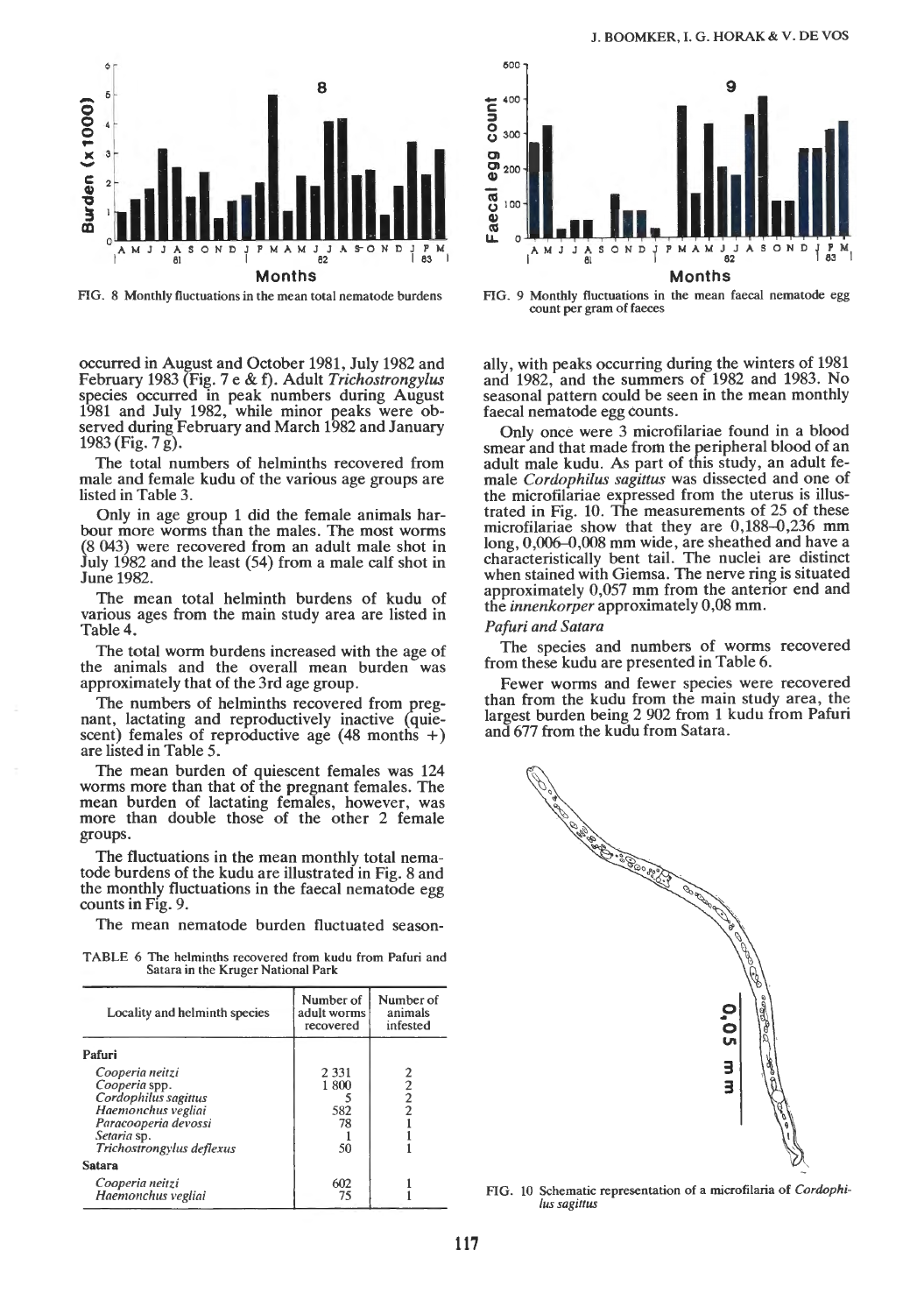### **DISCUSSION**

Horak (1980) suggested that worms can be classified into definitive, occasional and accidental parasites of their respective hosts. According to his criteria, *H. vegliai, Cooperia neitzi, Cooperia acutispiculum, Cordophilus sagittus* and *Trichostrongylus deflexus* are definitive parasites of kudu, since they occur in a large percentage of the population and in large numbers. The paramphistomes, *Schistosoma mattheei, M. benedeni,* the *Taenia* spp. larvae, I. *tuberculata, Agriostomum gorgonis* and *Strongyloides papillosus* would be occasional parasites, since they are present in variable numbers in some of the population. The remainder can be considered accidental parasites, since they are present in small numbers in only a small percentage of the population.

The mean total helminth burdens, as listed in Table 4, should be considered the normal burdens of kudu in the KNP under the specific environmental conditions that prevailed at the time of the study. Out of the 96 kudu processed, 42 had burdens above and 54 burdens below the mean. The difference between the highest and lowest mean burdens was 1 214 worms and taking the species diversity into account, this difference is not thought ·to be detrimental to the host. The small burdens harboured by the females of age group 2 are probably not a true reflection of the actual situation, since only 2 females of this group were examined and both during the same month.

The effect of disease in the host on the numbers of worms recovered, as well as the effect of the parasites on the kudu seemed to be unimportant during this study. Kudu No. 16, an adult female that had small circumscribed lesions of what could be footand-mouth disease on the coronets and the tongue, had 6 633 worms, whereas kudu No. 64, an adult male in good health and prime condition had 8 043 worms. Nine kudu, shot during the drought that prevailed during the later part of 1982, were in poor condition but showed no effects that could be attributed to the worms. Other than these, the animals appeared to be in good health, as was evident from the autopsies performed on all the antelope, and in good condition as judged by the amount of kidney fat.

The difference in burdens between the lactating animals and the other female groups is probably the result of stress associated with terminal pregnancy, parturition, lactation and anxiety during the first few weeks of the new-born calf's life. That the stress associated with pregnancy and parturition can result in increased burdens is amply illustrated by the periparturient relaxation of resistance against *Haemonchus contortus* in sheep and goats (Van Rensburg, 1971; Gordon, 1973; Reinecke, 1983).

Two facts should be borne in mind when attempting to relate epidemiological trends in the parasites of wild antelope to those which are already known for domestic stock. Firstly, with the exception of goats in certain habitats, domestic ruminants are grazers, although cattle may also occasionally browse. Hence, one cannot really compare the epidemiology of the worms of domestic grazers with that of the helminths of wild browsers, since their hosts' feeding habits are entirely different. The ground-cover of the KNP consists mostly of grass, interspersed with herbs and forbs, and, because of its physical structure and relative abundance, more infective larvae will occur on the grass than on the

forbs. This results in grazers having more worms than browsers, as is evident from previous studies on grazing antelope in the same locality (Horak, Boomker & De Vos, unpublished data,  $1980$ .

Secondly, most of the epidemiological work on the helminths of wild ruminants has been done on the grazing species. The epidemiological trends of their parasites can probably be compared with those of domestic animals but not with those of the browsing antelope. Very little is known about the ecology of the free-living stages of the worms that normally occur in antelope. Many helminth species that infest wild ruminants do not occur in domestic animals and one cannot assume that the free-living stages of these worms behave in the same way as those of the same genus in domestic ruminants. Because the worms of antelope have evolved along with their hosts and therefore in the same habitat, there may be small but significant adaptations in their ability to survive and in the longevity of their free-living stages.

The infective larvae of *H. contortus* of domestic animals increase on the pastures in the summer rainfall areas of South Africa, which includes the KNP, from about October onwards. On the Transvaal Highveld, where the winters are severe, sheep and cattle acquire infestations from November onwards and peak adult burdens occur from the end of November to the end of February. Burdens of 4th stage larvae increase from March to August, with peak burdens during May and June. A spring rise in adult worm burdens and in faecal worm egg counts is often seen in October (Reinecke, 1983).

It appears that *H. vegliai* has no seasonal pattern of abundance in kudu in the southern· part of the KNP. This is probably due to the mild winter temperatures.

Horak, De Vos & Brown (1983) recovered the largest numbers of *Haemonchus bedfordi* from blue wildebeest, *Connochaetes taurinus,* in the KNP during winter and spring and Boomker, Du Plessis & Boomker (1983) recovered the greatest numbers of *Haemonchus* spp. from grey duikers, *Sylvicapra grimmia,* from the central Transvaal during the same seasons. Horak *et al.* (1983), however, found that an age resistance to infestation with *H. bedfordi* devel~ oped in blue wildebeest, something that was not seen in the kudu in this study.

The *Cooperia* spp. present a problem in that a total of 6 species were recovered. The major species, *Cooperia neitzi* and *Cooperia acutispiculum,* followed a similar pattern of seasonal abundance and are combined in Fig. 7c. The other species occurred in negligible numbers.

Since the 4th stage larvae of the various *Cooperia*  species cannot be specifically identified they are considered here as a group which includes the larvae of the minor species, as well as those of *Paracooperia devossi.* No clear pattern of seasonal abundance was evident for the larvae or the adult worms and the latter occurred throughout the year.

These findings do not corroborate those of Horak (1978 b) for *Cooperia* spp. in cattle in the northern Transvaal, where the worms occurred in large numbers during April to June and during December. They also differ from those of Horak *et al.* (1983) for *Cooperia connochaeti* in blue wildebeest in the KNP, where peak adult burdens occurred in April, May and October. The differences are possibly due to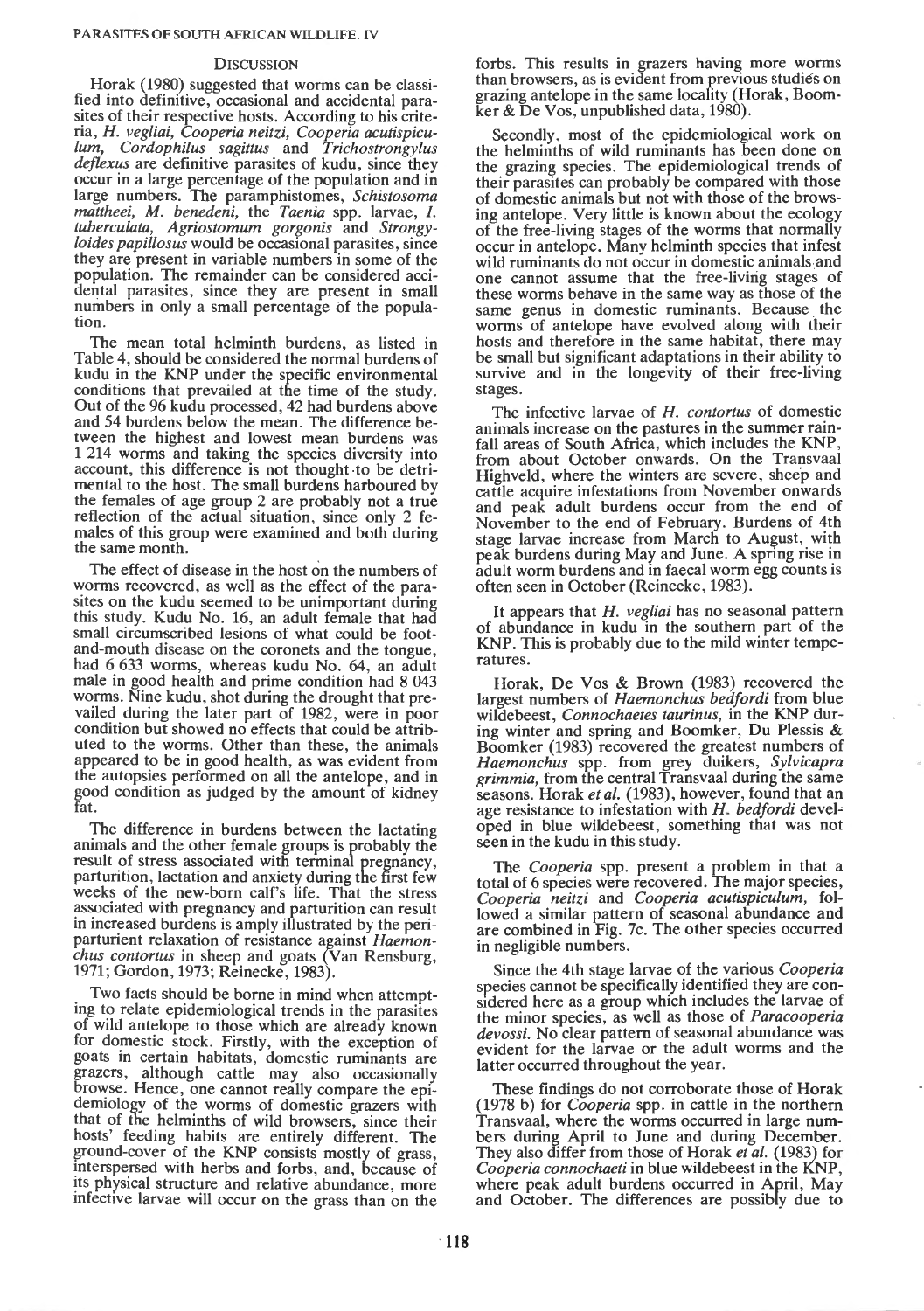differences in climate during the times when the studies were undertaken, host specificity and the epidemiology of the *Cooperia* spp. concerned.

I. *tuberculata* parasitizes a wide range of antelope. In kudu in the main study area, the worm burdens were too small and variable to determine any pattern of seasonal abundance. Similar observations have been made in grey duikers in the central Transvaal (Boomker *et al.,* 1983). In impala, *Aepyceros melampus,* in the northern Transvaal, Horak (1978 a) found the parasites to be present in peak numbers from May to August and during December.

*Trichostrongylus deflexus* was the most abundant of the *Trichostrongylus* spp. recovered, the other species being present in negligible numbers. Peak adult *Trichostrongylus* burdens occurred in July and August with minor peaks in January and February. Peak burdens of *Trichostrongylus axei* were observed during the same time of year (August and January) in grey duikers from the central Transvaal (Boomker *et al.,* 1983). ;

the pattern of infestation of s. *papillosus* seems to indicate a milk-borne infestation, as seen in sheep and goats (Lyons, Drudge & Tolliver, 1970; Moncol & Grice, 1974). Similar observations have been made for impala in the northern Transvaal (Horak, 1978 a) and blue wildebeest in the KNP (Horak *et al.,* 1983).

Paracooperia devossi is a nematode recently descnbed from bushbuck, *Tragelaphus scriptus,*  from the KNP (Boomker & Kingsley, 1984), and as a total of only 27 worms were recovered from all the kudu, it must be assumed that it is an accidental parasite in this host.

*Agriostomum gorgonis* was present in about equal numbers in the kudu of different age groups and had no definite seasonal distribution. Only 42,3 % of kudu were infested as opposed to  $80\%$  of blue wildebeest (Horak *et al.,* 1983). Assuming that *Agriostomum,* like the other hookworms of ruminants, infest their hosts percutaneously, and that their larvae occur in ;moist areas, such as around drinking places, we are of the opinion that because kudu occur in smaller herds and drink water less often, they are not subject to the same infestation levels as blue wildebeest.

A single *Parabronema* spp. female, which could not be identified to species level, was found in 1 of the kudu. We consider this an accidental parasite, originating either from the square-lipped rhinoceros, *Ceratotherium simum,* or giraffe, *Giraffa camelopardalis.* 

*Cordophilus sagittus* is a common parasite of the tragelaphine antelope and has also been recorded from buffalo, bovines and eland (Mönnig, 1926; Mc-Cully, Van Niekerk & Basson, 1967; Keep, 1983; Newsholme & Coetzer, 1984).

During this survey, numerous bite marks were seen on the inner surfaces of the ear pinnae of all but the very young kudu. In a number of cases, unidentified tabanid flies were seen feeding on the ears. The bites appeared more numerous and more acute during the warmer months of the year, from September onwards.

A possible explanation for the low incidence of microfilariae in the blood smears of kudu is that the microfilariae exhibit a specific biorhythm, occurring in the peripheral blood during the warm part of day when the flies, which are suspected to be the intermediate hosts, are active. The majority of the kudu

were shot early in the morning when the flies were not yet active. As mostly older kudu and only 2 calves between 10 and 12 months old were infested, we suggest that the life cycle takes at least 9 months to complete.

In his description of the morphology of *Cordophilus sagittus,* Turner (1925) mentioned that the 'embryos' *(sic)* are 0,245 mm long and 0,0075 mm thick, and that they are 'finely granular with faint suggestions of 2 cell outlines a little anterior to the middle'. Monnig (1926) stated that improperly fixed larvae expressed from the uterus of a female measured 0,33 mm, but he did not mention any morphological characteristics. The larvae measured in this study are slightly shorter than those of Turner ( 1925) and considerably shorter than those of Mönnig (1926). We assume that fixation is responsible for these differences, and that microfilariae in blood smears may be slightly longer.

The remaining nematodes as well as the trematodes and cestodes displayed no distinct seasonal pattern of abundance.

Peak mean total adult worm burdens were observed during winter (June-August) and again during mid- to late summer (January-March), with the most worms occurring during March, July and August 1982 (Fig. 8).

The fluctuations in the faecal worm egg counts are unrelated to the seasonal abundance of the worms (Fig. 9). The linear correlation between (a) the number of adult trichostrongylid females and the faecal nematode egg count and (b) the total adult trichostrongylid burden and the faecal nematode egg count were determined by using the formula of Steel & Torrie (1960). The results of these calculations indicate that there is little correlation, 0,17 and 0,07 respectively, between faecal worm egg count and total female or total worm burdens. Furthermore, kudu harbouring small worm burdens sometimes had high faecal egg outputs, while others had large burdens without any eggs being present. We suggest that the size of nematode burdens in game should not be determined by means of faecal egg counts and that autopsy remains the best method, as advocated by Reinecke (1983) for domestic stock.

The minimum and maximum atmospheric temperatures (Fig. 3) and the rainfall during summer (Fig. 4-6) appear to be sufficient to prevent the faecal pellets of the kudu from drying out and to enable the larvae to escape from these pellets. The environmental conditions also seem favourable for the yearround survival of the free-living stages. This would corroborate the earlier observation that arrested development did not occur and that infestation took place throughout both years of the survey.

As part of the study, trichostrongylid worms were randomly collected from the kudu of all age groups and measured. The measurements of individual worms, both male and female, did not differ significantly and abnormally large or small spicules, reduced vulvar flaps or smaller eggs were not seen. We conclude that previous exposure to the various trichostrongylids did not affect subsequent infestations as is often the case in domestic ruminants (Michel, 1963; Keith, 1967), the reason being that the burdens in kudu are probably not large enough to stimulate immunity.

# *Pafuri and Satara*

The definitive and occasional parasites of the kudu in the main study area were also present in the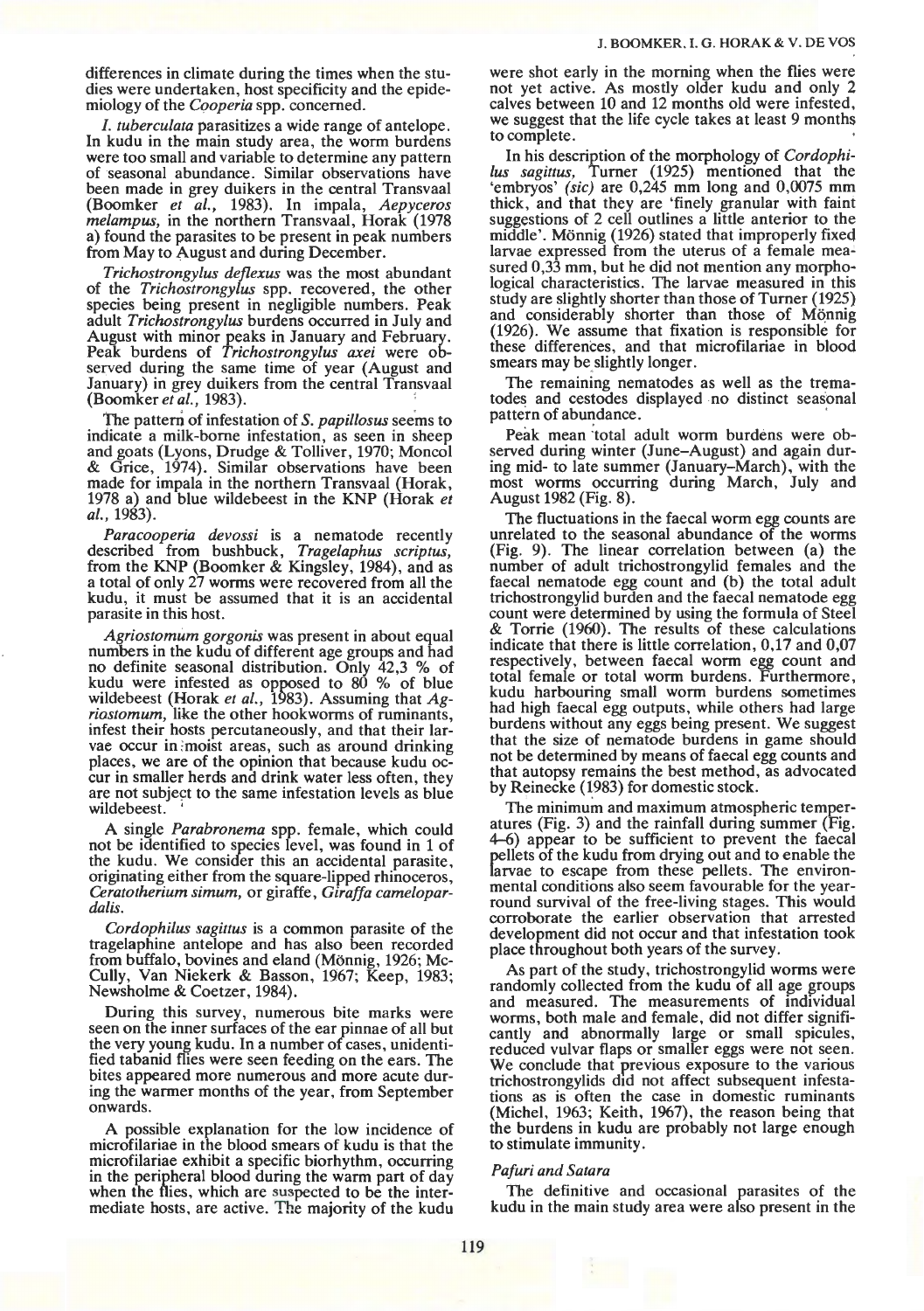### PARASITES OF SOUTH AFRICAN WILDLIFE. IV

animals from Pafuri, but only 2 of the definitive parasites were present in the kudu from Satara. Pa*racooperia devossi* was present in 1 of the kudu from Pafuri in larger numbers than in all the kudu from the main study area put together, but 3 bushbuck, the type host of the worm from the same locality, harboured none (Boomker *et al.,* 1986).

The small total worm burden of the animal from Satara is thought to be the result of the drought that prevailed at the time, creating unfavourable conditions for the survival of the free-living stages. Furthermore, during droughts the antelope are forced to cover greater distances in search of food, which limits their exposure to the infective larvae of their own worms.

### ACKNOWLEDGEMENTS

We wish to thank the Board of Trustees, National Parks Board, for placing the animals at our disposal. A special word of thanks is due to Mrs Shirley Kingsley and Messrs B. de Klerk, C. Cheney, N. Jonker and J. Sithoi for their able technical assistance, as well as the staff of the Division of Nature Conservation at Skukuza who assisted with the autopsies.

This project was partly funded by the Council for Scientific and Industrial Research, the University of Pretoria and the Medi <sup>4</sup> University of Southern Africa.

#### **REFERENCES**

- ACOCKS. J. P. H .. 1975. Veld types of South Africa. *Memoirs of the Botanical Survey of South Africa.* No. 40, pp. 1-128.
- ANONYMOUS. 1984. Tourist map of the Kruger National Park. Johannesburg: Map Studio.
- ANSELL. W. F. H., 1971. Order Artiodactyla. 84 p. *In:* MEESTER, J. & SETZER, H. W. The mammals of Africa: an identification manuaL Washington, DC: Smithsonian Institution.
- BOOMKER, J. , 1977. A revision of the genus *Impalaia* Monnig. 1923. *Onderstepoort Journal of Veterinary Research,* 44, 131-138.
- BOOMKER. J. , 1982. *Cooperia acutispiculum* n. sp. (Nematoda: Trichostrongylidae) from the kudu, *Tragelaphus strepsiceros*  (Pallas, 1766). *Onderstepoort Journal of Veterinary Research,*  49,95-97.
- BOOMKER. J. , DU PLESSIS, W. H. & BOOMKER. ELIZABETH A. , 1983. Some helminth and arthropod parasites from the grey duiker, *Sylvicapra grimmia. Onderstepoort Journal of Veteri-nary Research,* 50, 233-241.
- BOOMKER. J. & KINGSLEY. SHIRLEY A., 1984. *Paracooperia de-vossi* n. sp. (Nematoda: Trichostrongylidae) from the bush-buck, *Tragelaphus scriptus* (Pallas, 1766). *Onderstepoort Journal of Veterinary Research.* 51,21-24.
- BOOMKER. J., HORAK. I. G. & DEVos. V., 1986. The helminth parasites of various artiodactylids from some South African nature reserves. *Onderstepoort Journal of Veterinary Research,*  53,93-102.
- BOOMKER, J., KEEP, M. E. & HORAK, I. G., 1987. Parasites of South African wildlife. I. Helminths of bushbuck, *Tragelaphus scriptus* and grey duikers, *Sylvicapra grimmia,* from the Weza State Forest, Natal. *Onderstepoort Journal of Veterinary Research,* 54. 131-134.
- BOOMKER. J. & REINECKE, R. K. , 1989. A nematode parasite *Trichostrongylus dejlexus* n. sp. from several South African antelope species. *South African Journal of Wildlife Research ,* 19, 21-25
- BRYNARD. A. M. & P!ENAAR. U. de V. , 1960. Annual report of the biologist. *Koedoe,* 3. 127-167.
- CONDY. J. B., 1972. Observations on levels of internal parasites in free-living Rhodesian wildlife. I. Kudu *[Tragelaphus strepsi- ceros* (Pallas. 1766)]. *Zoologica Africana,* 7, 413-418.
- DORST. J. & DANDELOT. P., 1972. A field guide to the larger mammals of Africa. London & Glasgow: Collins.
- EDUARDO. S. L., 1982. The taxonomy of the family Paramphistomidae Fischoeder. 1901 with special reference to the morpho logy of species occurring in ruminants. I. General consideratiOns. *Systematic Parasitology.* 4. 7-57.
- GERTENBACH, W. P. D., 1980. Rainfall patterns in the Kruger National Park. *Koedoe,* 23, 35-43.
- GERTENBACH, W. P. D., 1983. Landscapes of the Kruger National Park. *Koedoe*, 26, 9–121.
- GIBBONS, LYNDA M., 1979. Revision of the genus *Haemonchus*  Cobb, 1898 (Nematoda: Trichostrongylidae). *Systematic Parasitology,* 1, 3-24.
- GIBBONS. LYNDA M. , 1981. Revision of the African species of the genus *Cooperia* Ransom, 1907 (Nematoda: Trichostrongyli-dae). *Systematic Parasitology,* 2, 219-252.
- GORDON, H. MeL. & WHITLOCK, H. V., 1939. A new technique for counting nematode eggs in sheep faeces. *Journal of the Council of Scientific and Industrial Research of Australia,* 12, 50-52.
- GORDON. H. MeL., 1973. Epidemiology and control of gastrointestinal nematodes of ruminants. *Advances in Veterinary Sci-ence,* 17,395-437.
- HOFMANN, R. R., 1973. The ruminant stomach. East African Monographs in Biology. Vol 2. East African Literature Bureau.
- HORAK, I. G., 1978 a. Parasites of domestic and wild animals in South Africa. X. Helminths in impala. *Onderstepoort Journal of Veterinary Research,* 45,221-228.
- HORAK, I. G., 1978 b. Parasites of domestic and wild animals in South Africa. XI. Helminths in cattle on natural pastures in the northern Transvaal. Onderstepoort Journal of Veterinary northern Transvaal. *Onderstepoort Journal of Veterinary Research,* 45, 229-234.
- HORAK, I. G., 1980. The incidence of helminths in pigs, sheep, cattle, impala and blesbok in the Transvaal. Ph.D. thesis, University of Natal.
- HORAK. I. G. , DEVOS, V. & BROWN, MOIRA R., 1983. Parasites of domestic and wild animals in South Africa. XVI. Helminths and arthropod parasites of blue and black wildebeest *(Connochaetes taurinus* and *Connochaetes gnou). Onderstepoort Jour-nal of Veterinary Research,* 50,243-255.
- KEEP. M. E., 1983. The helminth parasites recorded from the larger indigenous mammal species of Natal. Natal Parks Board Internal Report, pp. 1-24. Mimeographed.
- KEITH. R. K., 1967. Studies on *Cooperia pectinata. Veterinary Record,* 81,209-210.
- LE ROUX. P. L., 1929 a. A preliminary report on three new members of the genus *Haemonchus* Cobb, 1898 from antelope in South Africa. *15th Annual Report of the Director of Veterinary Services, Union of South Africa,* pp. 451-463.
- Le ROUX. P. L., 1929 b. On a hookworm, (Agriostomum gorgonis, sp. nov.) from the blue wildebeest (Gorgon taurinus) in the Transvaal. 15th Report of the Director of Veterinary Services, Union of South Africa, pp. 481-491.
- LE Roux. P. L., 1930. Helminthiasis of domestic stock in the Union of South Africa. *Journal of the South African Veterinary Medical Association,* l , 43-65.
- LYONS. E. T., DRUDGE. J. H. & TOLLIVER. S.C., 1970. *Strongyloides* larvae in the milk of sheep and cattle. *Modem Veterinary Practice,* 51, 65-68.
- McCULLY, R. M., VAN NIEKERK. J. W. & BASSON. P. A., 1967.<br>The pathology of *Cordophilus sagittus* (v. Linstow, 1907) infection in the kudu [*Tragelaphus strepsiceros* (Pallas, 1766)], bushbuck [*Tragelaphus criptus* (Palla
- MICHEL J. F., 1963. The phenomena of host resistance and the course of infection of *Ostertagia ostertagi* in calves. *Parasito-logy,* 53, 63-84.
- MONCOL. D. J. & GRICE. M. J., 1974. Transmammary passage of *Strongyloides papil/osus* in the goat and sheep. *Proceedings of the Helmimhological Society of Washington,* 41, 1-4.
- MONNIG. H. 0., 1926. Three new helminths. *Transactions of the Royal Society of South Africa,* 13.291-298.
- MONNIG. H. 0., 1932. Wild antelopes as carriers of nematode parasites of vertebrates. Part II. *18th Report of the Director of Veterinary Services and Animal Industry, Department of Agriculture, Union of South Africa,* pp. 153-172.
- NEWSHOLME, S. 1. & COETZER. 1. A. W. , 1984. Myocardial pathology of domestic ruminants in South Africa. *Journal of the South African Veterinary Association,* 55,89-96.
- NOVELLIE. P. A. , 1983. Feeding ecology of the kudu, *Tragela- phus strepsiceros* (Pallas), in the Kruger National Park. D.Sc. thesis, University of Pretoria.
- ORTLEPP. R. J., 1961. 'n Oorsig van Suid-Afrikaanse hclminte vera! met verwysing na die wat in ons wildherkouers voorkom. *Tvdskrif vir Natuurwetenskappe,* 1, 203-212.